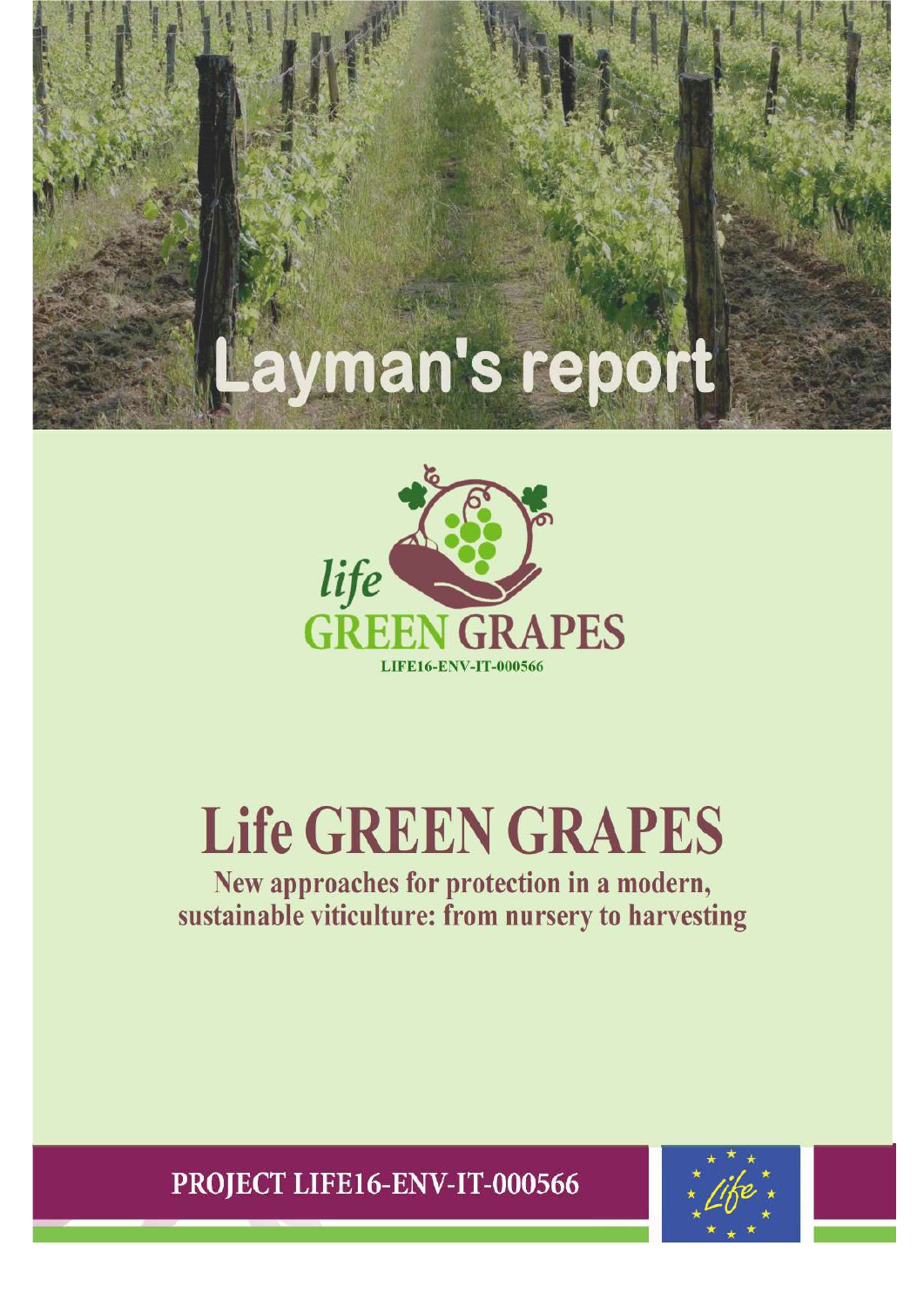### ADDRESSING CROP **PROTECTION** PROBLEMS IN THE VINEYARD

In 2016, as reported by ISPRA, about 124 million kilograms of pesticides were distributed only in Italy, equal to almost 60 million kilograms of active ingredients . An enormous amount also for the wine sector which has absorbed about a quarter of it, making it one of the most important sectors in the containment of their

#### use .

Of all pesticides, more than 60% were fungicides and among these, in the wine sector, the predominant ones were copper and sulfur, which represented 70% of the total .

The alternatives available to winegrower to successfully tackle the problems of defense in the vineyard while maintaining a good balance of eco-toxicity and, therefore, to implement a phytosanitary defense with low environmental impact, at the start of the project, remained confused.

The excessively broad and widespread regulatory framework that governed other types of alternative products to pesticides (bio-stimulants, natural fertilizers and substances, resistance inducers, etc ...) has characterized the agricultural products market in recent years.

The diversity of regulatory laws between the different Member States of the European Union that existed contributed to creating uncertainty:

- both **among producers**, who had to position bio-stimulants on the markets according to their functions since these were not clearly defined within any of the existing legal frameworks.

- and among farmers , uncertain about which products were best suited to their needs.

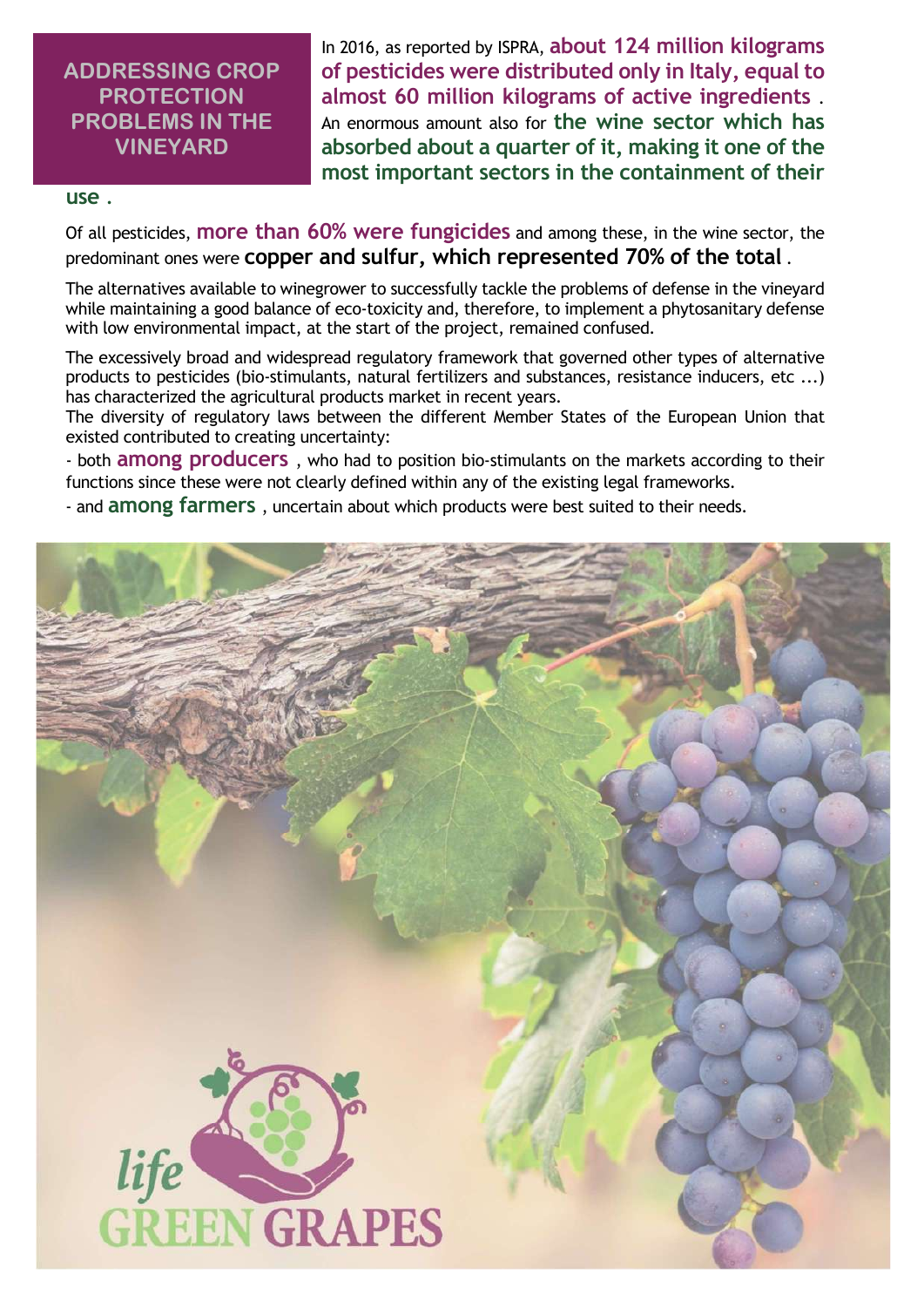The viticultural sector is undergoing through years of very important changes, full of technical and cultural challenges which affect both the production and marketing sectors.

One of the most delicate aspects is that relating to the **quantity of** chemicals distributed with the treatments for the antiparasite defense and their eco-toxicological impact.

For example, the increased demand for "healthy" products by

consumers pushes the large-scale retail trade (GDO) to set increasingly restrictive limits, often lower than those imposed by European legislation, in relation to the chemical residues present on the final product.

Given the strength of the interlocutors on which the winegrower income depends, as well as a conscious attention to the environment in which he operates, he finds himself having to rethink his production choices, looking for answers in areas where product and process innovation are more advanced.

The introduction of new technical means and production strategies can help to satisfy the double demand for preserving the rural environment and the farmer's income.

# THE CHALLENGES



Green Grapes Project was conceived and planned to address these issues.

The **first challenge** of the project is related to the development of phytosanitary crop protection strategies which must take into account the new regulations that limit - or completely revoke the use of many active ingredients .

In Italy, from 2000 to 2020, the number of synthetic active substances available for defense went from 441 to 212 (reduction of 52%).

The active fungicides underwent a reductionfrom 107 to 72 (one third less in 20 years).

The **second challenge** relates to the integration of vineyard crop protection with adequate agronomic practices, also based on the enhancement of the biological activity of the soil and of the rhizosphere in particular, without which a good sustainable protection strategy cannot be operated.

#### TACKLING CHANGES AND CHALLENGES IN THE VITICULTURAL SECTOR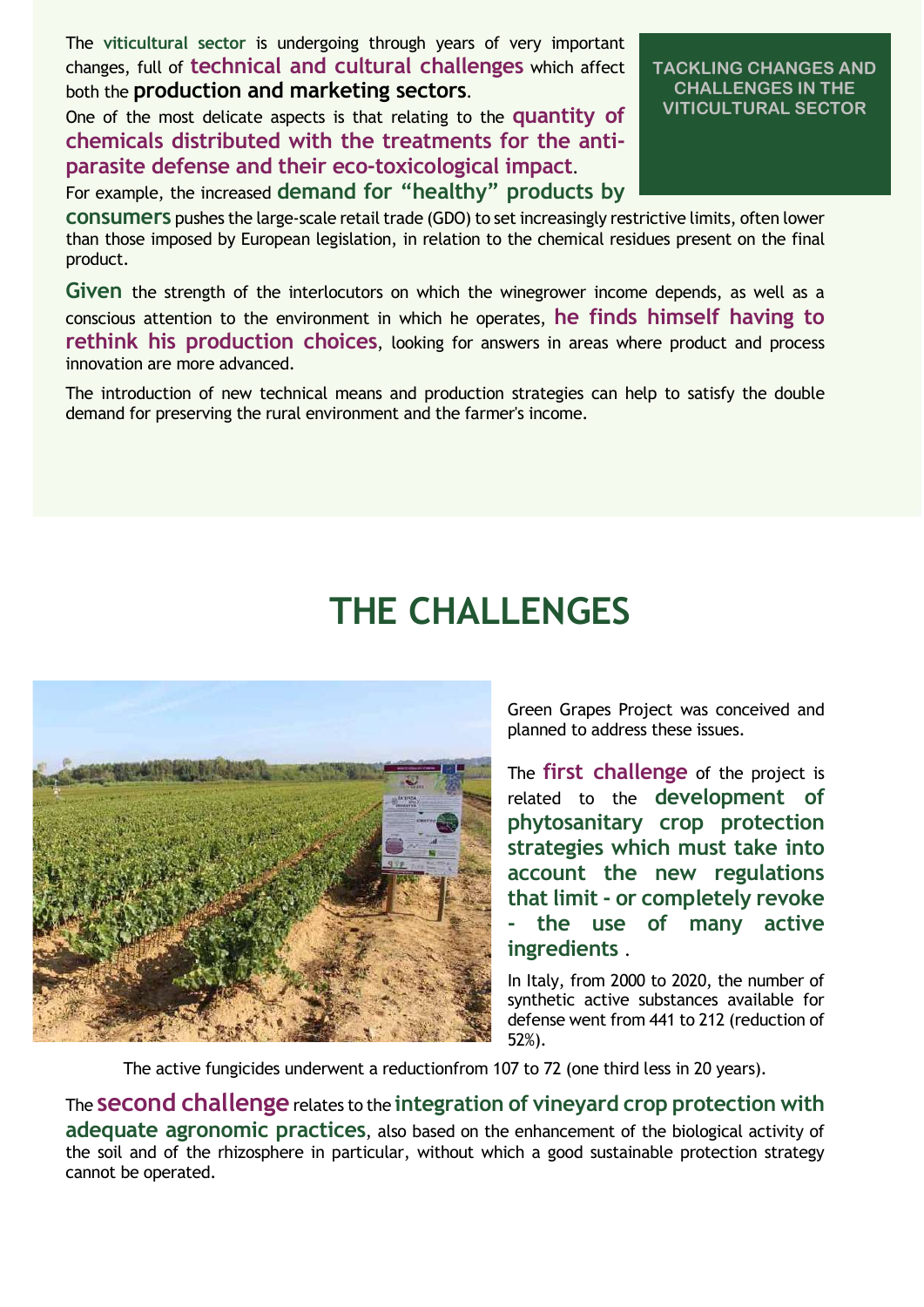HOW THE LIFE GREEN GRAPES PROJECT ADDRESSED THE PROBLEMS AND CHALLENGES?

LIFE Green Grapes is a demonstration project that aims to increase the defense responses of the vine with the use of products for which resistance induction or elicitor activity has been observed, included in agronomic management protocols that allow at the same time, through a reduced impact on the environment, to maintain or increase biodiversity in the vineyard.





The project evaluated the effectiveness of application protocols suitable for integrated and organic viticulture, combining the use of forecasting defense models with the application of suitable agronomic techniques.



The protocols were evaluated on the whole wine production chain: vine nursery, vineyard for wine grapes and vineyard for table grapes.

The goal was to support the effectiveness of defense treatments, reducing the amount of pesticides used through the use of sustainable techniques and products for the environment and the biodiversity of the vineyard and nursery.

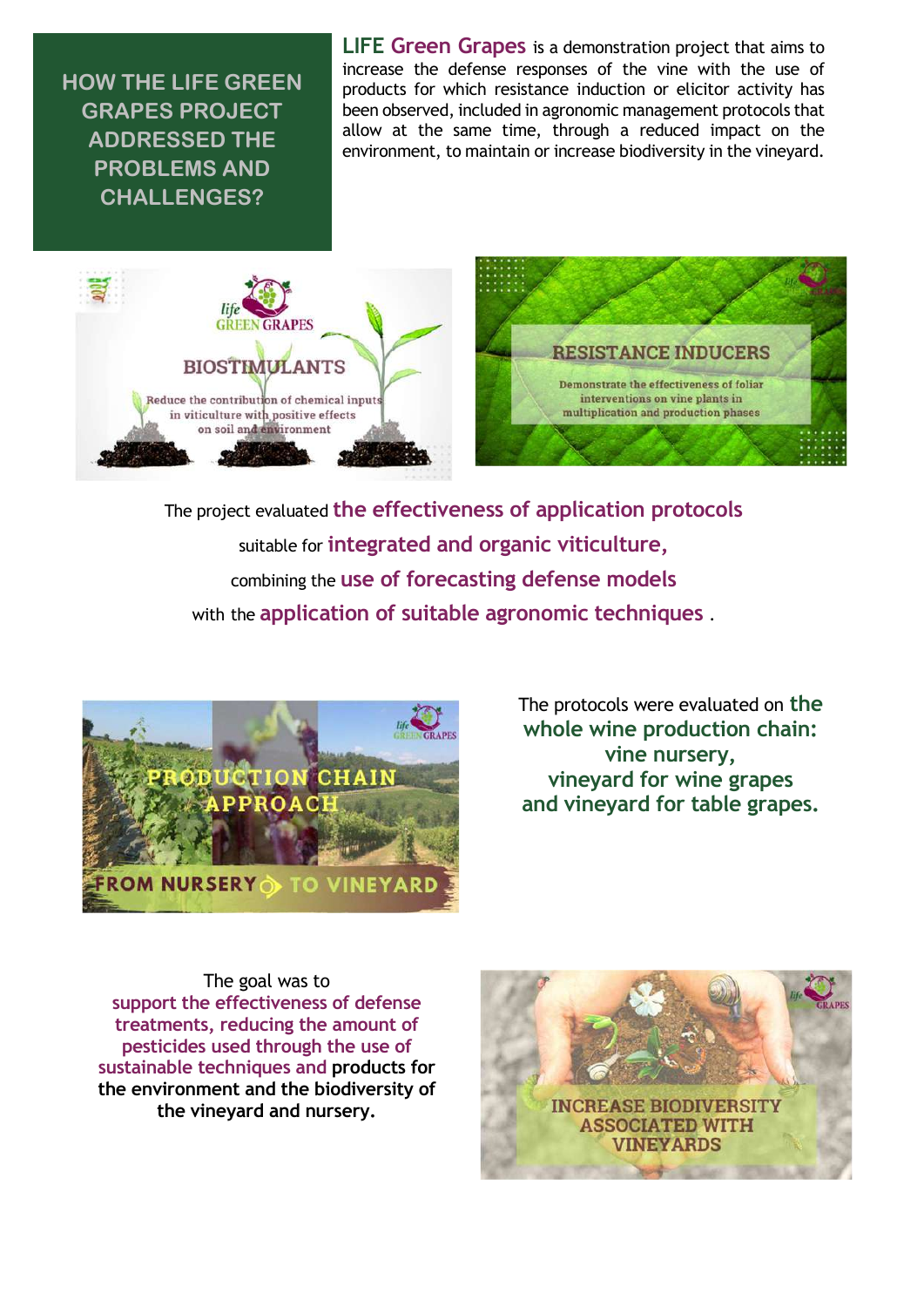# **Development of 3 cycles of trials**

for the 4 different application protocols for integrated pest management strategies:

- nursery vines.
- table grape,
- wine grape,

**GREEN GRAPES** 

• organic table grape



# Definition of LIFE GG Protocols 11/2017



protocols and processing results in **Handbook for end**users and **stakeholders** 



# PROJECT ACTIONS

#### LIFE Project Green Grapes Grapes is divided into:

A) A preparatory phase included the systematization of data deriving from previous studies and the evaluation of the conditions of the experimental farms and vineyards; the definition of the application protocols of the control elements and verification of the results of the management strategies.

B) The execution of management strategies in 3 productive years with the application of the different intervention protocols on vineyards and nurseries, based on agronomic techniques and on the use of elicitors and biocontrol agents , it involved 6 different implementation actions.

The protocols were applied:

1. in vine nursery for the production of organic rooted cuttings;

2. in vine nursery for the production of mycorrhizal rooted cuttings ;

3. in vineyards for production of wine grapes in both integrated and organic agriculture;

4. in vineyards for production of table grapes in Italy (in IPM) and in Cyprus (in organic agriculture).

As a last step, the best criteria for the use of products and application protocols and the related guidelines were set up.

C) The complete study of the environmental, productive, efficacy and efficiency impacts of the proposed solutions and of the socio-economic effects induced by the project, finally involved the last phase divided into three monitoring actions.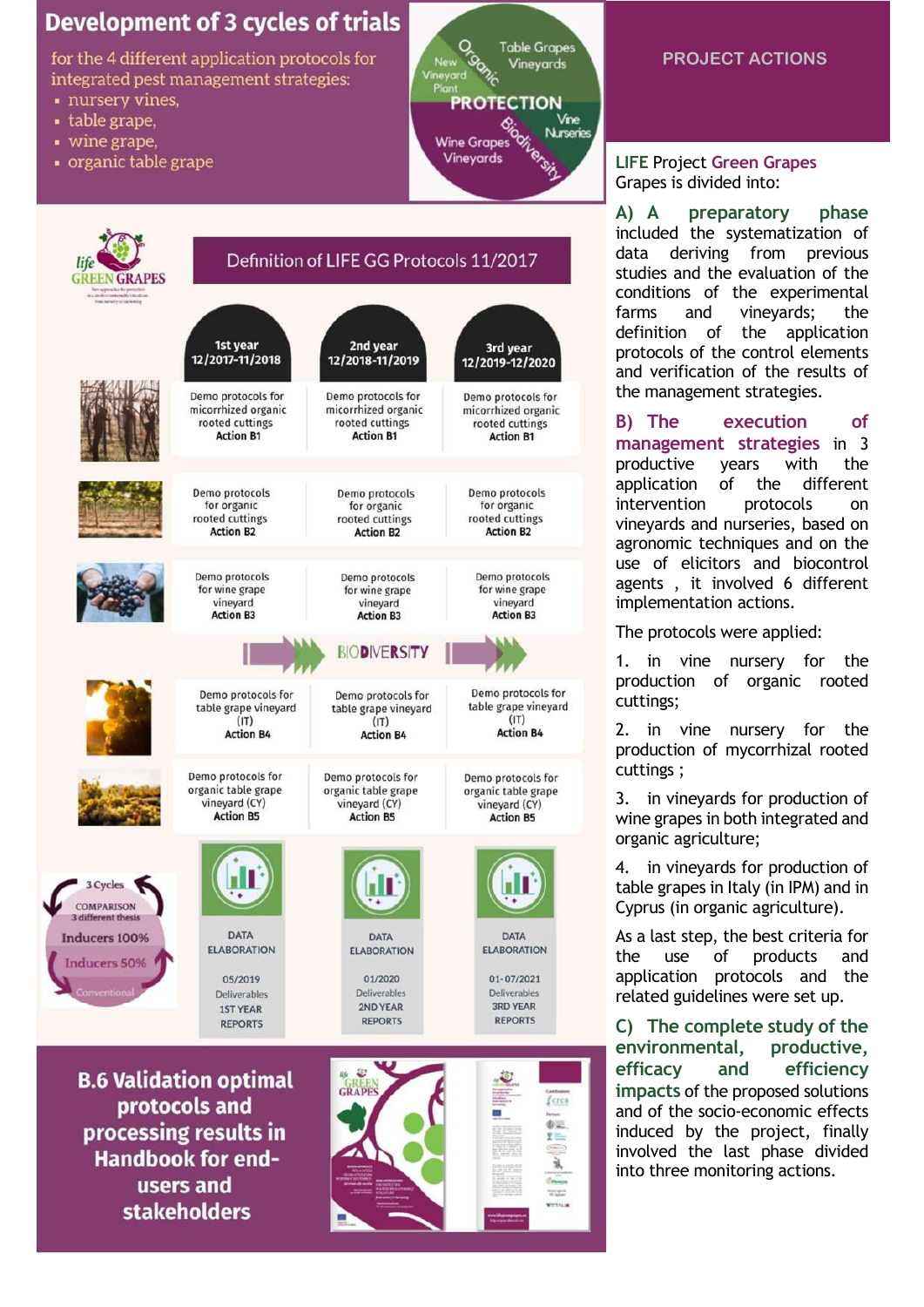## THE MODEL

LIFE Project Green Grapes Grapes allowed the validation of an integration model of products, tools and techniques that supported the choices of winemakers based on the combination of use of:



The proposed solutions offer wine growers solutions to comply with the directives of the Commission in the field of pesticide defense . It is known that, as part of the European Farm-to- Fork and Biodiversity strategies, the European Commission is planning actions to reduce the use of chemical pesticides by 50% by 2030, to amend the directives on sustainable use accordingly. of pesticides for Integrated Defense (IPM, Integrated Pest Management) and to promote greater use of alternative methods to protect crops from pests and diseases.

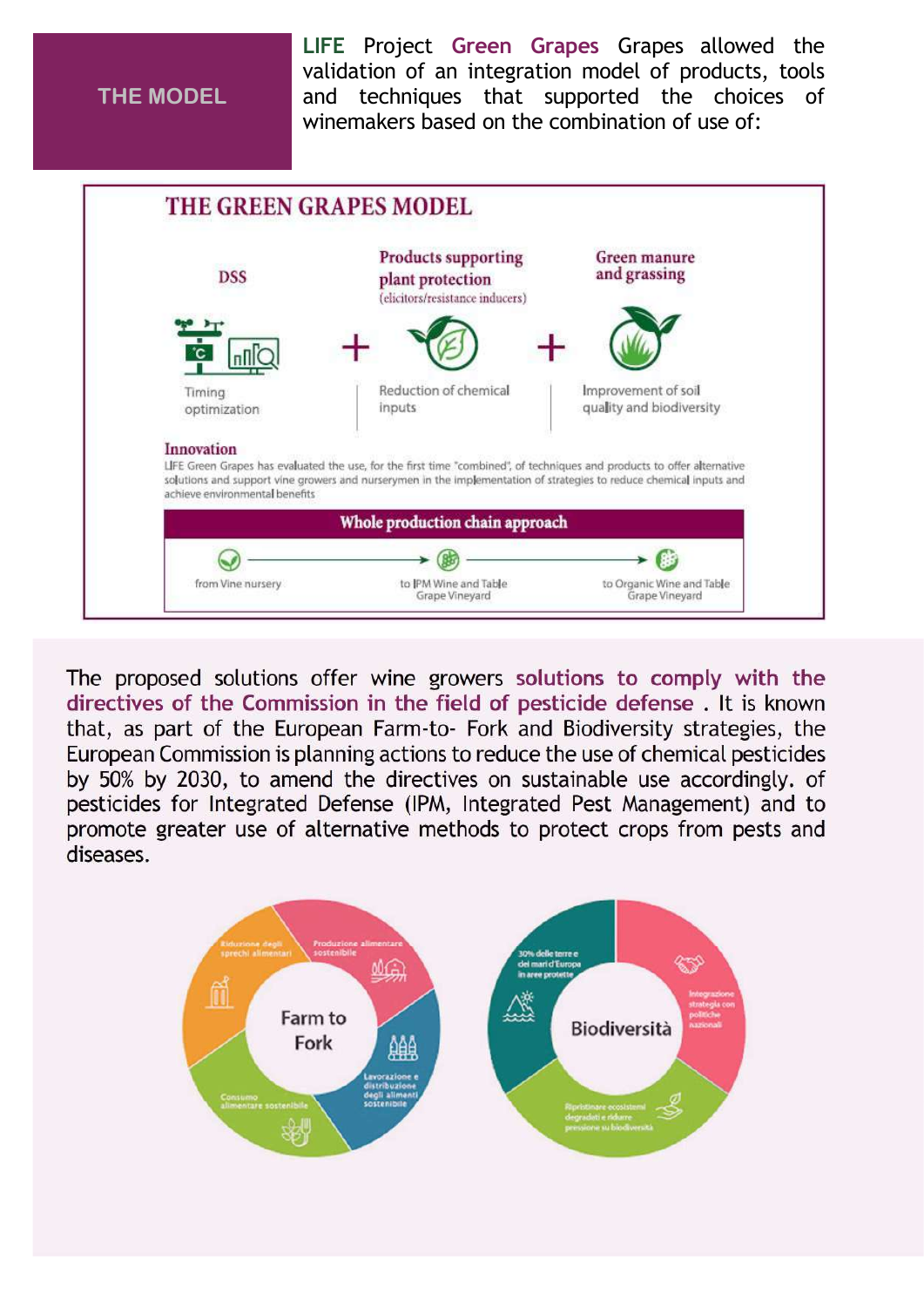# RESULTS

Green Grapes management in the pilot vineyards has shown that a 50% reduction in the use of pesticides along the entire production chain - from nurseries to vineyards - it is possible, sustainable and able to provide qualitative and quantitative results equal or equivalent in the final productions, compared to the integrated or organic management

### with which the new protocols have been compared.

The proposed solutions, in particular the thesis of reducing pesticides by 50% with the use of resistance inducers, have been shown to have a positive impact on the aspects characterizing the wine production and on other relevant environmental aspects such as:

| <b>IMPACTS OF TRIALS AT 50% reduction</b>   | <b>Variation</b>    |
|---------------------------------------------|---------------------|
| Increased biodiversity                      | + 10%               |
| Reduction of water consumption,             | $-15%$              |
| Reduction of greenhouse gas (GHG) emissions | $-7.73%$            |
| Reduction of residues on final productions  | between 27% and 71% |

Furthermore, the reduced quantities of residues analyzed in the final production of table and wine grapes, as well as the lower exposure to pesticides of workers throughout the supply chain, allow to reduce the impact of wine production on human health.

The management strategies of the "Green Grapes " vineyard have made it possible to maintain the qualitative levels of the productions high, without modifying their commercial value.

In fact, with regard to all the parameters analyzed (productivity of the plants, organoleptic / product characteristics and shelf life of the grapes), there were no substantial differences between the productions obtained with the integrated company method and those obtained with the "Green Grapes " methods. .